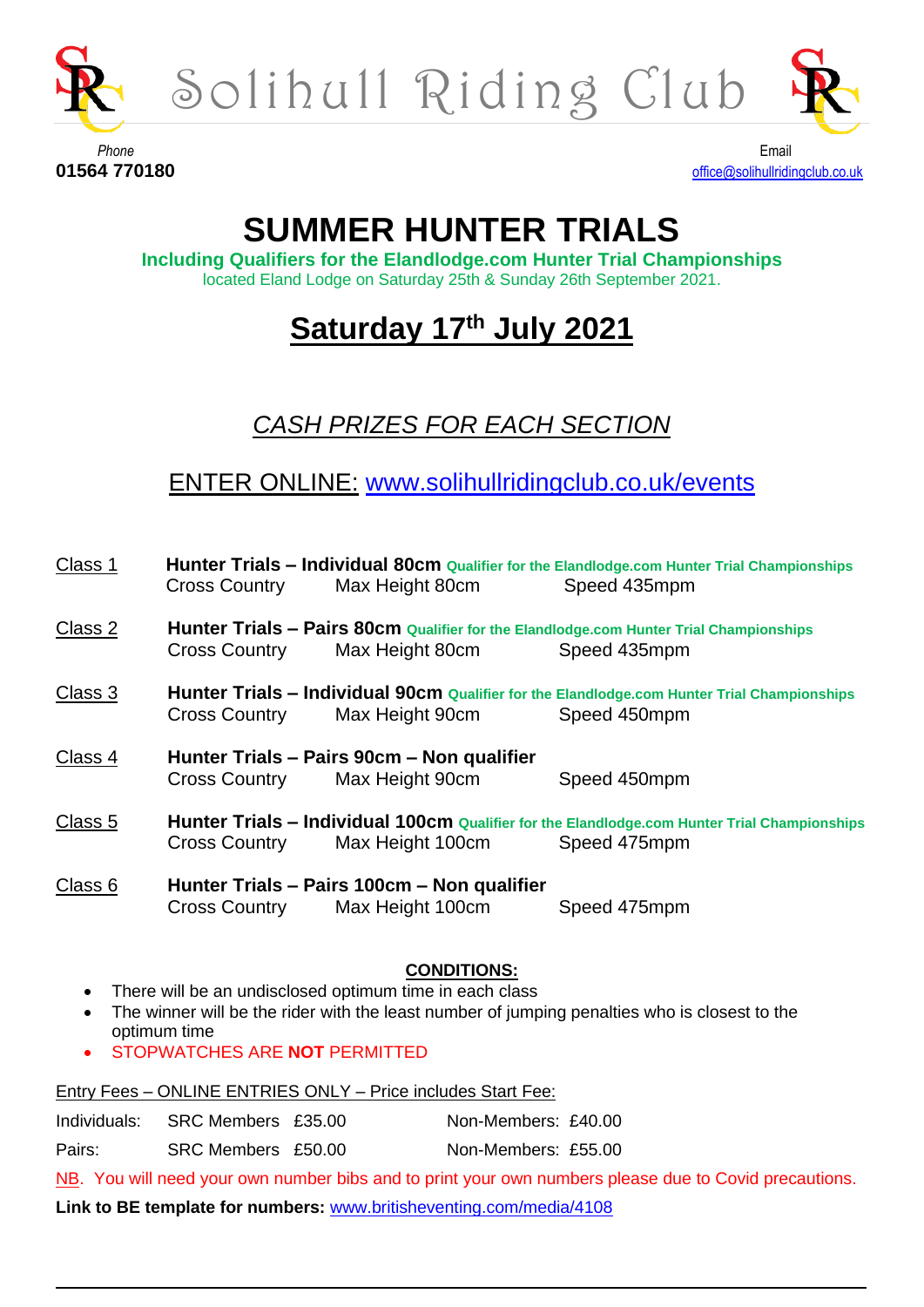



## **Phone** Email

**01564 770180** [office@solihullridingclub.co.uk](mailto:office@solihullridingclub.co.uk)

PRIZES –

Rosettes to 6<sup>th</sup> Place in each section.

Prizes- will be awarded for every 10 starters up to 4th place. Individuals: 1st £25.00 Bacs & £20.00 voucher (10 starters), 2nd £15.00 Bacs & £15.00 voucher (11 – 20), 3rd £15.00 voucher (21-30) 4th £10.00 voucher (31 & over)

Pairs:

- 1 st £25.00 Bacs & £20.00 voucher each (10 starters),
- 2 nd £15.00 Bacs & £15.00 voucher each (11 – 20),
- 3 rd £25.00 voucher each (21-30)
- $4<sup>th</sup>$ £15.00 voucher each (31 & over)

Vouchers can be redeemed against future entry fees, hire of facilities and membership.

ENTRIES CLOSE: **9am Monday 12th July 2021.** Late entries accepted if space – surcharge of £2.00 extra. (Entries may be limited, in this event there will be a waiting list.)

Refunds: No refunds/transfers will be made after the closing date. **THIS RULE WILL BE STRICTLY ADHERED TO AND NO REFUND OF ENTRY WILL BE MADE.**

Times: Will be available on **Thursday 15th July 2021 from 16.00** online via website: [www.solihullridingclub.co.uk/times](http://www.solihullridingclub.co.uk/times)

#### **RULES**

#### **BODY PROTECTORS MUST BE WORN FOR ALL CLASSES**

- 1. BHS Riding Club "Rules for Official Competitions" 2021 with Area 5 amendments.
- 2. Objections to be made in writing to the Organisers, accompanied by a deposit of £20, which will be refunded if the objection is upheld.
- 3. The course will be open for inspection from **2.00pm on Friday 16th July 2021.**

#### General Rules:

HATS must be worn whenever mounted and conform to PAS015 (1998 or 2011). VG01.040 2014-12. with a BSI Kite mark or Inspec IC mark ASTM F1163.2004a onwards with SEI mark SNELL E2001 or 2016 (No additional mark required)

ONLY Jockey skull hats without a peak (greater than 5mm smooth and rounded in nature) may be worn for cross country. Hat silks may be worn with flexible peak. It must also comply with the above safety standards for hats.